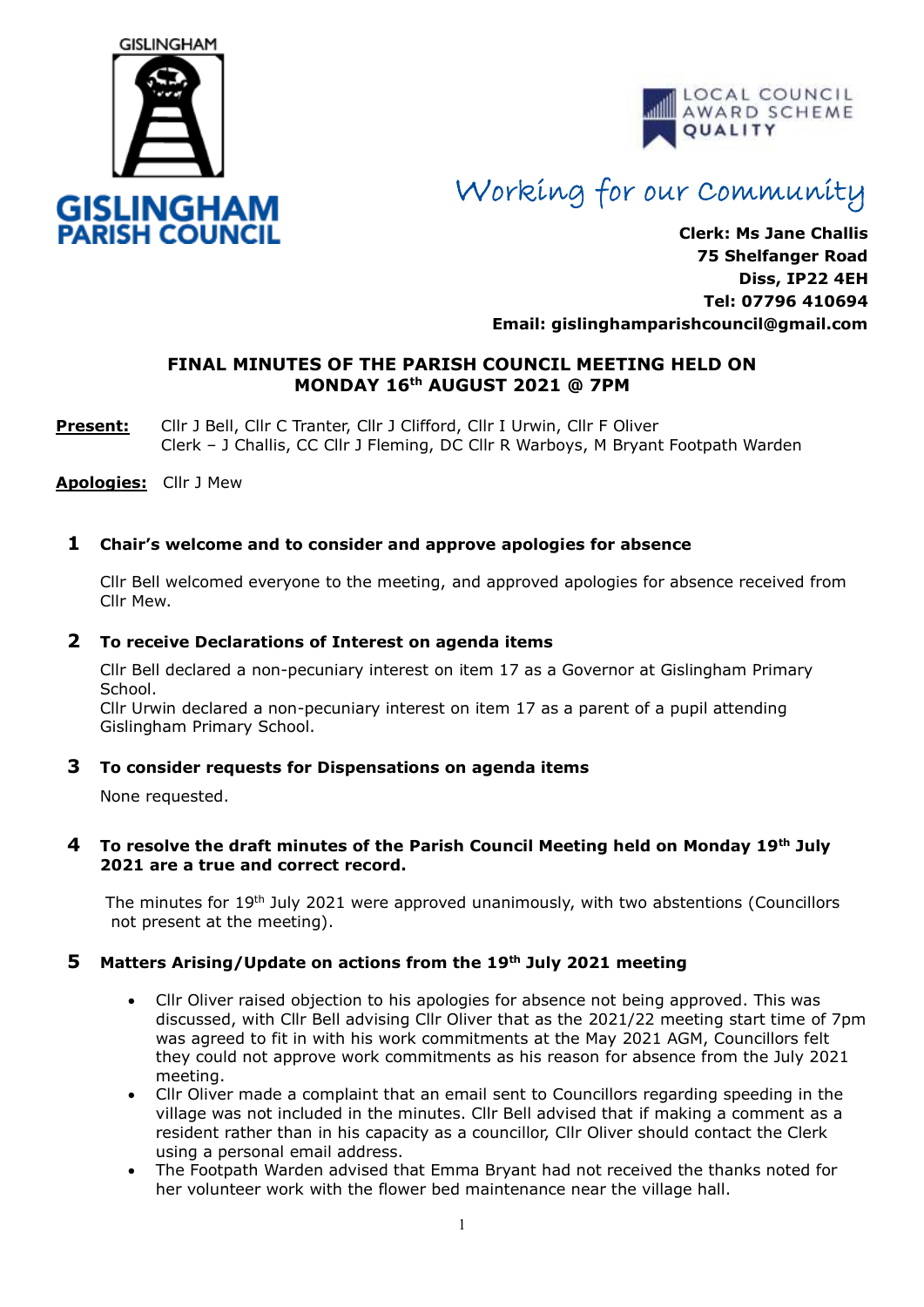- Cllr Bell attended the coffee morning/book sale held in the village hall on Saturday 7<sup>th</sup> August 2021, in her capacity as Chair of the Parish Council. Cllr Bell advised that it was very successful with good interaction with residents, and suggested other Councillors attend the next one on Saturday 4<sup>th</sup> September 2021.
- Cllr Oliver asked what was being done to recruit new councillors. Cllr Bell advised there was interest from quite a few new residents but unfortunately, they need to have lived or worked in the village for one year before becoming eligible. Cllr Bell asked councillors to endeavour to speak to residents to recruit new Councillors to co-opt. As soon as MSDC respond to the Clerk the most recent casual vacancies can be advertised.

## **ACTION - Clerk to resend email to Emma Bryant.**

#### **6 Report from County Councillor**

A copy of CC Cllr Fleming's report was sent to Councillors prior to the meeting and can be found as an addendum at the end of the minutes.

Cllr Bell asked whether the recycling centres would be keeping the appointment system which CC Cllr Fleming confirmed they would.

CC Cllr Fleming reminded Councillors that the County Council locality budget is open again. Cllr Bell asked whether the conditions are the same as the District Council's locality budget, in that it cannot be used to fund schools and churches. CC Cllr Fleming advised it is slightly different as church structures are eligible.

7:20pm CC Cllr Fleming left the meeting

#### **7 Report from District Councillor**

A copy of DC Cllr Warboy's report was sent to Councillors prior to the meeting and can be found as an addendum at the end of the minutes.

Cllr Bell commented that the Clerk is having issues obtaining responses to emails and messages sent to various MSDC departments. DC Cllr Warboys acknowledged the concern and will pass it on.

Further to his report concerning bin collections, DC Cllr Warboys advised the problem is partly due to the number of additional brown bins now needing to be collected, and services may be suspended due to lack of drivers, but residents will be compensated.

7:35pm DC Cllr Warboys left the meeting

#### **8 Public Participation Session (15 minutes set aside)**

No Members of the public were present.

## **9 Chair's Report**

Nothing to report.

#### **10 Clerk's Report**

- MSDC have advised that despite agreeing to empty the litter bin on Charity Meadow, they are now unable to do so because it is too far from their parking point.
- MSDC have confirmed they are able to arrange the installation of the memorial bench for Geoff Laurence.
- MSDC have been advised of the current casual vacancies waiting for a response
- Welcome Back Funding MSDC have been allocated a share of ERDF funding to support the return to the high street. This has mostly been allocated to larger towns, but MSDC are offering parishes a choice of the following in addition to sets of litter pickers, to help with the increase in littering resulting from more people walking and visiting local areas: \* 2 x litter bins
	- \* 2 x dog waste bins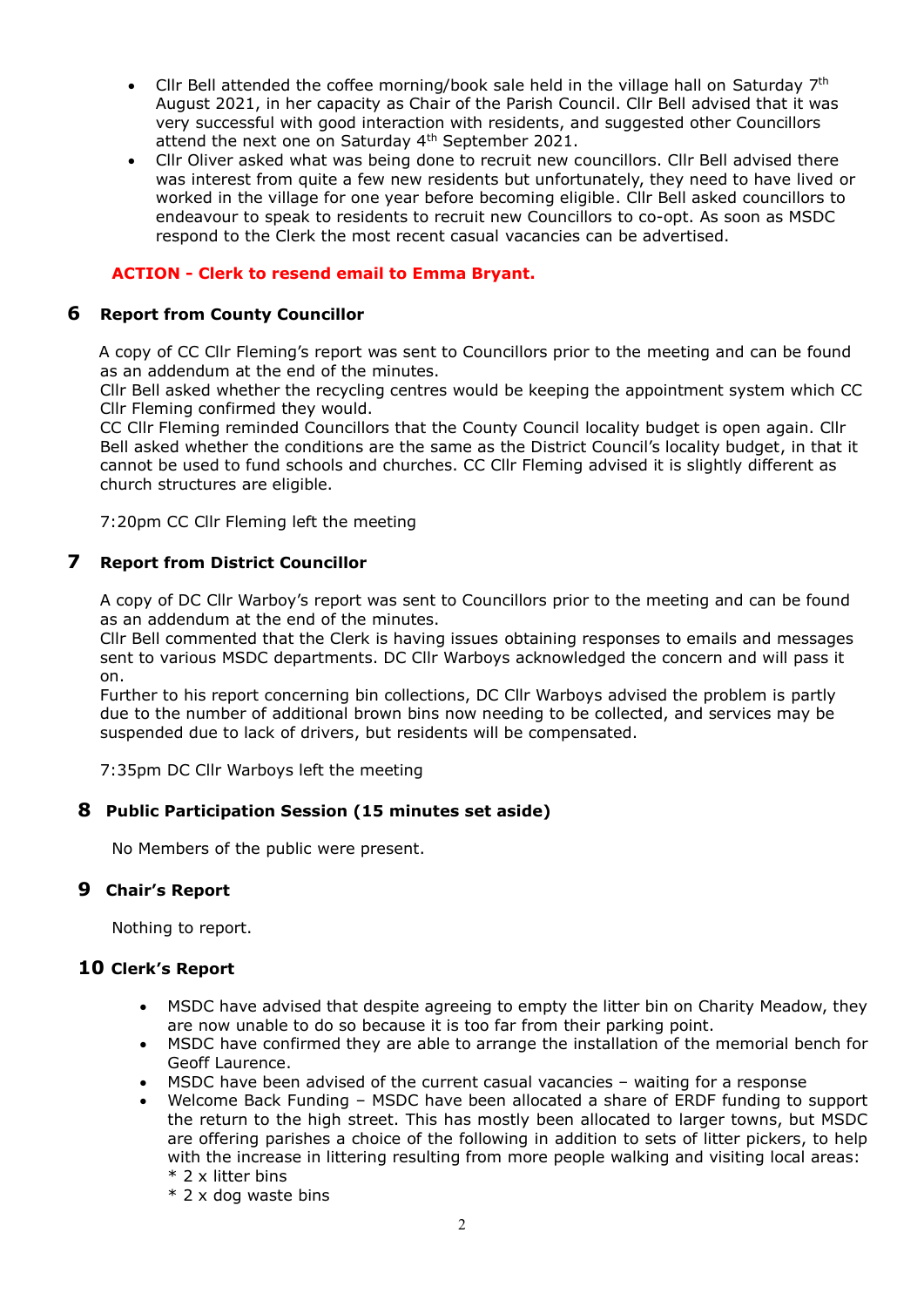- \* 1 x litter bin, 1 x dog waste bin
- $*$  1 x planter (75cm x 75cm)

Councillors agreed  $2 \times$  dog waste bins would be most beneficial and noted that any new dog bin locations would be subject to emptying charges from either MSDC or an external contractor. Locations for the bins were discussed and will be a future agenda item.

Cllr Bell asked if more black bin bags could also be requested in time for the next litter pick due to be held in November.

• Speeding within the village – Suffolk Highways have advised the 30 mile limit sign can be moved subject to the Parish Council agreeing to cover the cost, but are yet to advise the cost or process to arrange for this to be done.

#### **ACTION**

- **Clerk to look at quotes from private contractors to empty litter bin and potential new dog bin on Charity Meadow**
- **Clerk to arrange for MSDC to install memorial bench once ordered**
- **Clerk to contact MSDC again re casual vacancies**
- **Clerk to confirm Welcome Back Funding choice of 2 x dog waste bins to MSDC and request black bin bags**
- **Clerk to contact Suffolk Highways again re 30 mile limit sign**
- **Chair to include appeal for new Councillors to join the Parish Council in the September edition of the Messenger**

#### **11 RFO's Report**

The RFO sent a copy of the reserves, and receipts and payments to councillors prior to the meeting.

#### **12 Neighbourhood Watch Report**

Nothing to report apart from a garden furniture scam around the Stonham Barns area.

#### **13 Tree Warden's Report**

#### • **MSDC Tree, Hedge and Wildflower Planting Initiative**

Cllr Clifford has spoken to everyone who has been in contact to establish the location and preference of tree species required. It is still intended for there to be a village tree planting day later in the year.

Cllr Bell queried the wildflower planting. Cllr Clifford advised it is more about identifying locations where grass can be cut less to allow wildflowers to grow.

#### **14 Footpath Warden's Report**

Mr Bryant sent a copy of his report to Councillors prior to the meeting, a copy of which can be found as an addendum at the end of the minutes.

Cllr Oliver asked whether anything had happened regarding previous discussions to have a footpath map on display in the village. Cllr Bell advised there was a map but it was too small to display clearly and current frame is not weatherproof. Cllr Clifford advised she may be able to enlarge the map.

#### **ACTION - Cllr Bell and Cllr Clifford to look at footpath map**

#### **15 SID (Speed Indicator Device) Report**

The SID Report was sent to Councillors prior to the meeting and can be found as an addendum at the end of the minutes.

7:58pm M Bryant left the meeting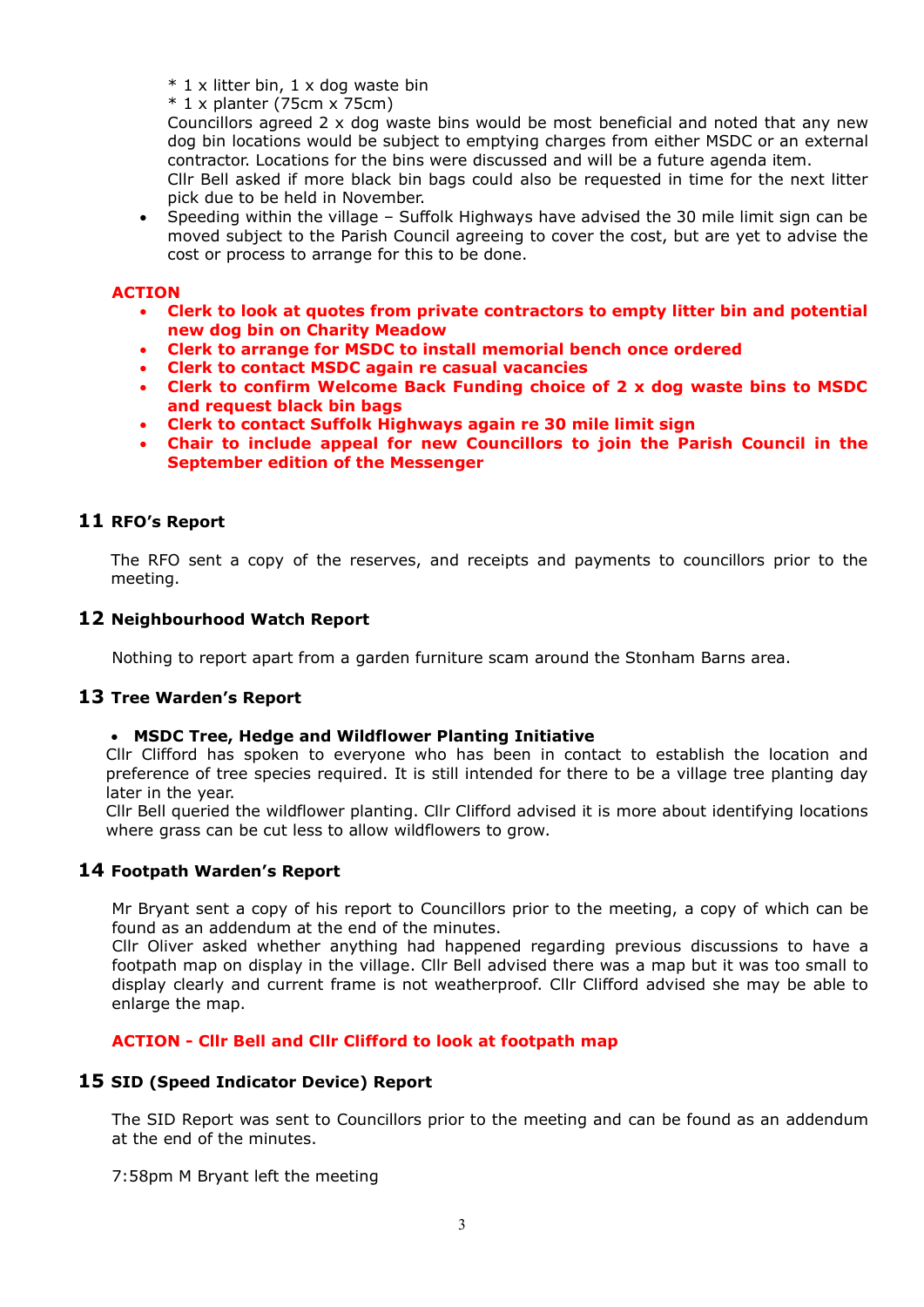## **16 Planning**

## • **DC/21/04046 - Mill Farm, Stone Hall Lane, Gislingham, IP23 8JL**

After discussing Councillors agreed unanimously that they had no objection to this application.

#### • **DC/21/04438 – 5, Poppy Way, Gislingham, IP23 8LA**

After discussing Councillors agreed unanimously that they had no objection to this application.

#### **ACTION – Clerk to add no objection comment for both planning applications to the MSDC planning portal.**

## **17 CIL Running Track Application Gislingham Primary School (carried forward from July 2021 meeting)**

As advised at the July 2021 meeting, written confirmation has been received advising that the running track will be available to groups and organisations, but the school is unable to let individuals access it on their own.

After discussing at length, Councillors agreed that they would like clarification from MSDC Infrastructure Team regarding the eligibility of the application as MSDC's guidance for Parish Councils states CIL income must be spent to benefit the whole community.

#### **ACTION - RFO to seek clarification from MSDC.**

## **18 Charity Meadow**

- Playground Inspection an independent inspection will be arranged which Cllr Urwin will attend as Playground Co-ordinator and Health & Safety Lead. New quotations for repairs/replacements of the equipment will be sought once the Inspection Report has been received.
- CCTV installation Gislingham Primary School have confirmed they are happy for this to proceed subject to written permission from SCC and GUC as the landowners, for the required cable to be laid, this has now been received by the Clerk. They have also requested a meter be installed so the Council is fully responsible for the costs of the power used. Cllr Oliver requested his opposition to the CCTV installation be noted in the minutes.
- Cllr Oliver suggested a gardening club and a graffiti wall, both situated on charity Meadow, as potential activities to engage residents and address anti-social behaviour. Councillors thought the graffiti wall in particular was a very good idea and worth further investigation.

#### **ACTION**

- **Clerk to forward permissions to the school.**
- **Cllr Oliver to investigate graffiti wall and gardening club further, and report back at a future meeting.**

#### **19 Queen's Platinum Jubilee 2022**

Cllr Bell has collated a list of village organisations which might like to be involved with the Queen's Platinum Jubilee weekend (Thursday  $2^{nd}$  June – Sunday  $5^{th}$  June 2022) and potentially lead or coordinate the event. One of the trustees of the village hall has advised that the village hall car park is already booked for a private event and has suggested events be held in conjunction with the Village Fayre at the school instead. Councillors agreed that with three casual vacancies the Parish Council cannot be responsible for solely organising this event but would discuss contributing towards funding etc.

#### **ACTION**

• **Clerk to contact all organisations on the list asking if they would like to be involved and/or lead or co-ordinate events.**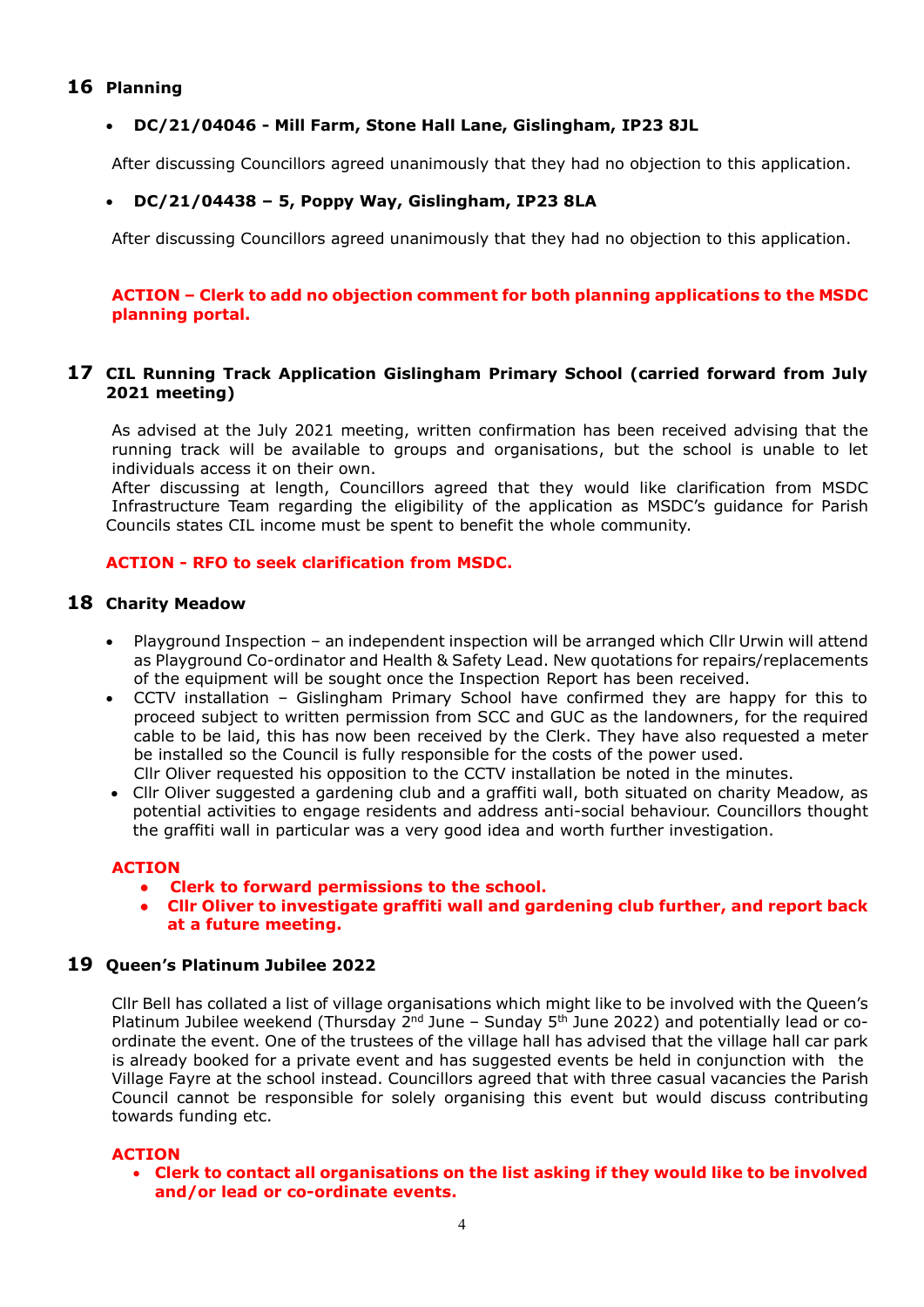#### • **RFO to see if CIL funds can be used.**

#### **20 Geoff Laurence Memorial Bench**

Cllr Bell has received the wording to be carved onto the bench from Jo Laurence. Having looked at the costings with the Clerk, it will be cost approximately  $£1,500.00$  to purchase and install a 6ft bench, including the wording.

Cllr Urwin proposed approval of spending of up to  $£1,500.00$  for the bench. This was seconded by Cllr Clifford and approved unanimously.

#### **ACTION – Chair/Clerk to arrange purchase and installation of the memorial bench.**

#### **21 Finance**

Admin Payment (Clerk & RFO) - £518.85 Clerk mileage expenses - £17.10 Hire of Village Hall (July) - £20 Top Garden inv. 25 (June) - £360.00 Top garden inv. 26 (July) - £360.00 SALC Preparing for CiLCA - £30.00 ICO registration - £60.00 Microsoft Annual Subscription - £59.99

All payments were approved unanimously.

#### **ACTION - Cllr Bell to make payments by BACS (ICO registration and Microsoft payment taken by direct debit).**

#### **22 Training**

Cllr Oliver is still to book his remaining Councillor training module as soon as there is an evening date available.

**ACTION – Cllr Oliver to ask SALC to advise when the next evening date becomes available.**

#### **23 Policies and Reports**

#### • **Appraisal Policy**

Approved unanimously (no members of public present so it was not necessary to discuss this policy 'in camera').

#### • **CCTV Policy**

Approved unanimously

#### **ACTION – Clerk to publish both policies on the website.**

#### **24 Date of next meeting 20th September 2021 at 7:00pm in Gislingham Village Hall.**

Meeting Closed at 8:45pm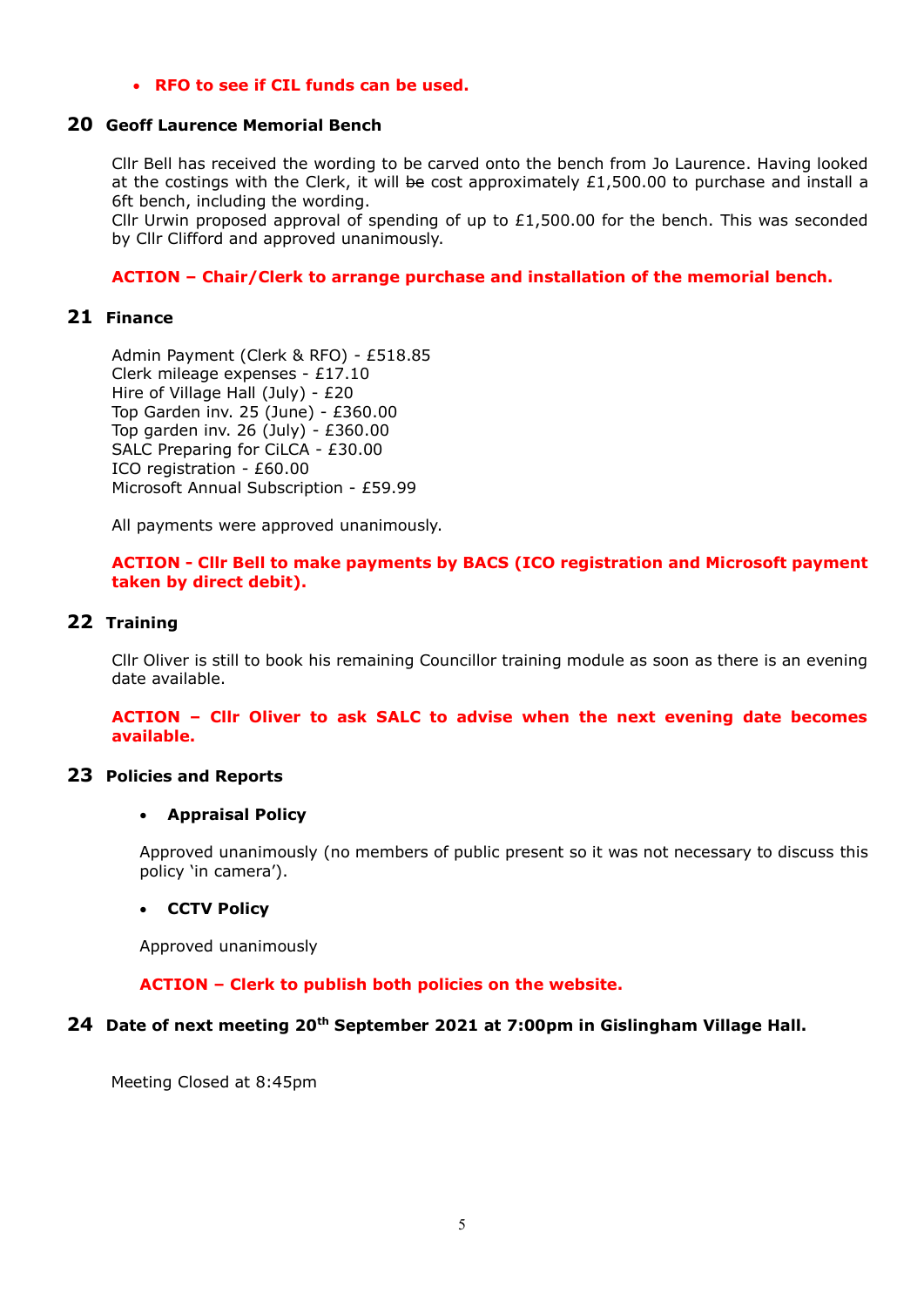# **County Councillor Report**



# **August 2021**

# **Gislingham Parish Council**

Councillor Jessica Fleming, Hartismere Division, Suffolk

[Jessica.fleming@suffolk.gov.uk](mailto:Jessica.fleming@suffolk.gov.uk) Tel: 07714-597980 Twitter: @jesstfleming

**Suffolk Highways Contract Renewal –** SCC 's current contract with Kier ends on 30th September 2023. The County is seeking a partnership to deliver highways projects after this contract ends. A new contract is envisioned to be worth close to £1 billion over a projected 20-year period.

**Independent Review of Suffolk County Council's SEND services** – The team from Lincolnshire has completed its review of the Special Education Needs and Disabilities service in Suffolk, results will be available in October.

**Suffolk Recycling Centres Update** – Post July 19<sup>th</sup> social distancing requirements at recycling sites are being relaxed, as are some other limitations such as the 2-axel trailer rule. Bookings can be made online via [https://suffolkrecy](https://suffolkrecycling.org.uk/where-to-recycle/recycling-centres/suffolk-recycling-centres-booking-page)[cling.org.uk/where-to-recycle/recycling-centres/suffolk-recycling-centres-booking-page](https://suffolkrecycling.org.uk/where-to-recycle/recycling-centres/suffolk-recycling-centres-booking-page) or by calling 0345 606 6067.. Further changes are planned after 16<sup>th</sup> August.

**Locality Budgets** – The County Council locality scheme is now open again for applications. Please get in touch if any local projects need financial support.

**West Suffolk Hospital Trust New Build** – The SCC Health Scrutiny Committee has an observer role on plans for the replacement of WSH by a new hospital, the preferred (adjacent) location is Hardwick Manor. The Trust is encouraging communities to engage and a second phase of public outreach will begin in the autumn. Refer to <https://www.wsh.nhs.uk/New-healthcare-facility/>

Womens Bike Tour - The 6<sup>th</sup> and final stage of the tour runs from Haverhill to Felixstowe via Stowmarket on 9<sup>th</sup> October, it will be the first time since 2014 that Suffolk has hosted the final stage. The full route can be found here: [The](https://www.womenstour.co.uk/stages/stage-6/)  [Women's Tour | Stage Six \(womenstour.co.uk\)](https://www.womenstour.co.uk/stages/stage-6/)

**Covid-19 Update** – The Prime Minister has announced that [step 4 of the easing of COVID restrictions in England is to](https://www.gov.uk/guidance/covid-19-coronavirus-restrictions-what-you-can-and-cannot-do#england-moves-to-step-4-from-19-july)  [go ahead,](https://www.gov.uk/guidance/covid-19-coronavirus-restrictions-what-you-can-and-cannot-do#england-moves-to-step-4-from-19-july) from Monday (19th July.

SCC bulletins are available on [via the Suffolk County Council website.](https://www.suffolk.gov.uk/coronavirus-covid-19/suffolks-response/suffolk-coronawatch-bulletin/) For updates on the vaccine rollout refer to [SNEE NHS COVID-19 Vaccination Service website](https://sneevaccine.org.uk/)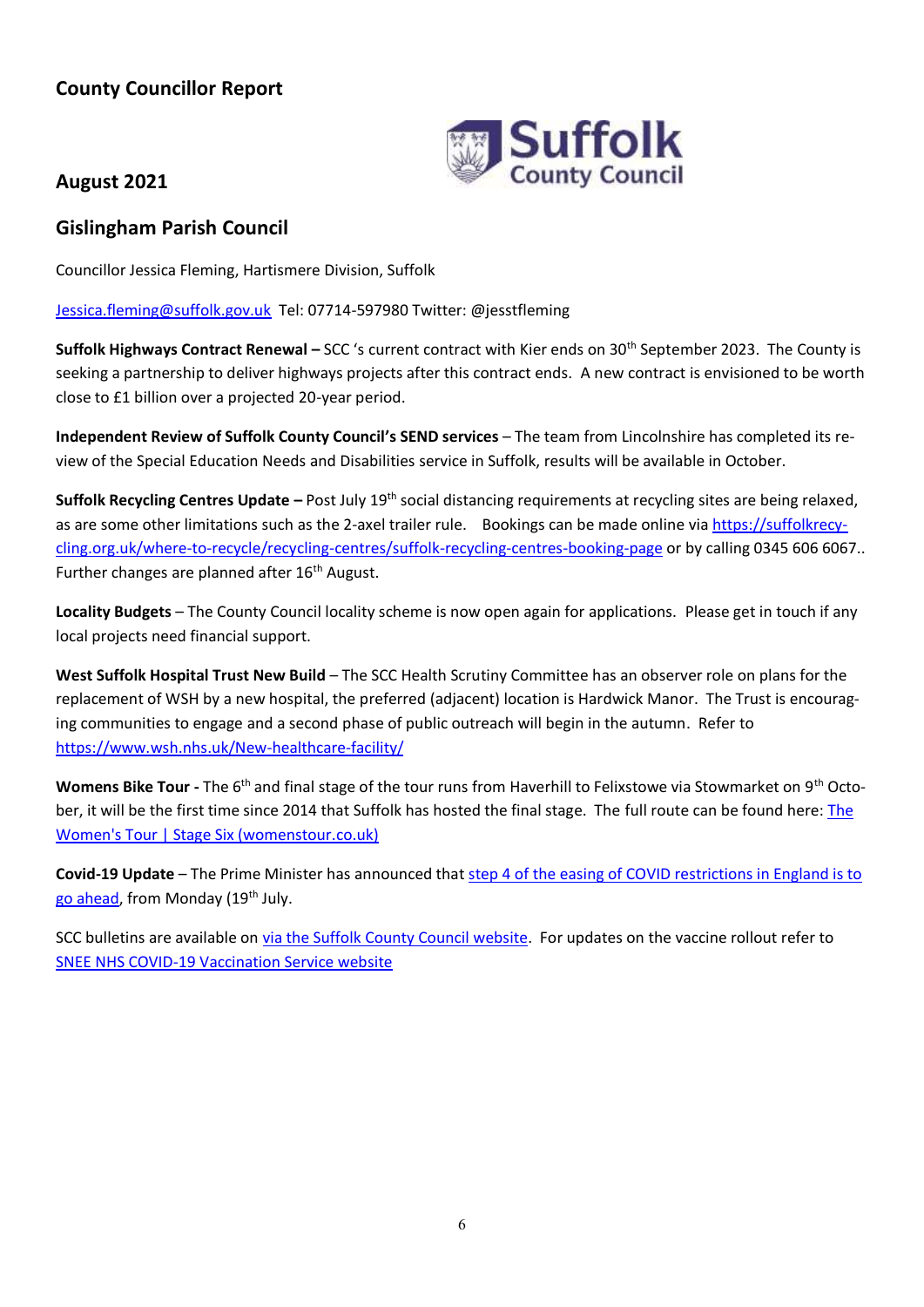# **DISTRICT COUNCILLOR'S REPORT AUGUST 21**

| Meetings                                                                                     | On Wed. 18 <sup>th</sup> Aug Cllr Matthew Hicks (Cons) is due to chair Development Committee A where<br>the Hybrid Application for the phased employment-led redevelopment of Land at Mill Lane,<br>Stowmarket (Gateway 14) will be decided.<br>Gateway 14 is the largest logistics and business park development site in East Anglia on 160<br>acres of farmland, designated for future employment use. Gateway 14 Ltd is owned by Mid Suf-<br>folk District Council (Mid Suffolk) who are investing at least £37M of borrowed money in the<br>project. They are both the Applicant and granter of appropriate planning permission (although<br>they have the power to defer this to another body should they elect to).<br>This development has much community support but concerns have been raised because of the<br>divergence from the initial consultation and the ambition for the development to be exemplar in<br>terms of energy and environment use and the stimulus to local industry.<br>At the moment because of the complexity of the issue and the public interest it has been re-<br>quested by the opposition group to defer this proposal to the Development Referral Committee<br>as a single issue where both Committees A and B will debate the matter, so giving time for<br>stakeholders to make their contribution and the matter to be dealt with as transparently as pos-<br>sible. |
|----------------------------------------------------------------------------------------------|-----------------------------------------------------------------------------------------------------------------------------------------------------------------------------------------------------------------------------------------------------------------------------------------------------------------------------------------------------------------------------------------------------------------------------------------------------------------------------------------------------------------------------------------------------------------------------------------------------------------------------------------------------------------------------------------------------------------------------------------------------------------------------------------------------------------------------------------------------------------------------------------------------------------------------------------------------------------------------------------------------------------------------------------------------------------------------------------------------------------------------------------------------------------------------------------------------------------------------------------------------------------------------------------------------------------------------------------------------------------------------------------------------------------|
| Meetings                                                                                     | The full council meeting scheduled for July 22 <sup>nd</sup> was cancelled as the council chamber at Endeavour house<br>is too small to comply with Covid related business regulations. Other council meetings continue as<br>planned, with briefings and workshops being hosted on-line whenever possible.                                                                                                                                                                                                                                                                                                                                                                                                                                                                                                                                                                                                                                                                                                                                                                                                                                                                                                                                                                                                                                                                                                     |
| Locality<br>Awards                                                                           | New grants available now for 2021/22.<br>Open to groups with projects that provide a clear and tangible benefit to the community. Full information<br>available using the link, or contact me to discuss your project.<br>https://www.midsuffolk.gov.uk/communities/grants-and-funding/locality-awards-2021-22/                                                                                                                                                                                                                                                                                                                                                                                                                                                                                                                                                                                                                                                                                                                                                                                                                                                                                                                                                                                                                                                                                                 |
| <b>B&amp;MSDC</b><br><b>LCWIP</b><br>(Local cy-<br>cling and<br>Infra-<br>structure<br>Plan) | To the online consultation: over 1,800 comments made.<br>Next Stages: Initial analysis of all responses received will determine what kind of interventions are needed,<br>and categorise them into one of the following three actions:<br>1. An issue (an immediate problem or defect) that needs reporting to SCC Highways for repair or at-<br>tention<br>An issue (an immediate problem or defect) that needs reporting to SCC Rights of Way for repair or<br>2.<br>attention<br>Something more significant is required in terms of infrastructure improvement - potentially a suit-<br>3.<br>able location for a scheme<br>Aims: The key outputs of our LCWIP will be:<br>• a network plan for walking and cycling which identifies preferred routes and core zones for further de-<br>velopment<br>• a prioritised programme of infrastructure improvements for future investment<br>• a report which sets out the underlying analysis carried out and provides a narrative which supports the<br>identified improvements and network.<br>This is supported by and links to Suffolk CC's LCWIP which can be found here:<br>https://www.suffolk.gov.uk/assets/coronavirus/Advice-on-travel/Local-Cycling-and-Walking-Infrastruc-<br>ture-Plan-for-Suffolk.pdf                                                                                                                                               |
| All party<br>work-<br>shops:<br>These are<br>the pro-<br>posals put<br>forward<br>by the     | £1m should be directed to exemplar zero-carbon housing projects, in particular selecting<br>1.<br>those that can be delivered within a 2-year timeframe using innovative techniques. We<br>also propose that a set of Suffolk specific designs and specifications be drawn up and<br>used for these developments, and then made open-source for small-scale developers<br>and self-builders to use. The intention is that more housing will be delivered at social<br>rents.                                                                                                                                                                                                                                                                                                                                                                                                                                                                                                                                                                                                                                                                                                                                                                                                                                                                                                                                    |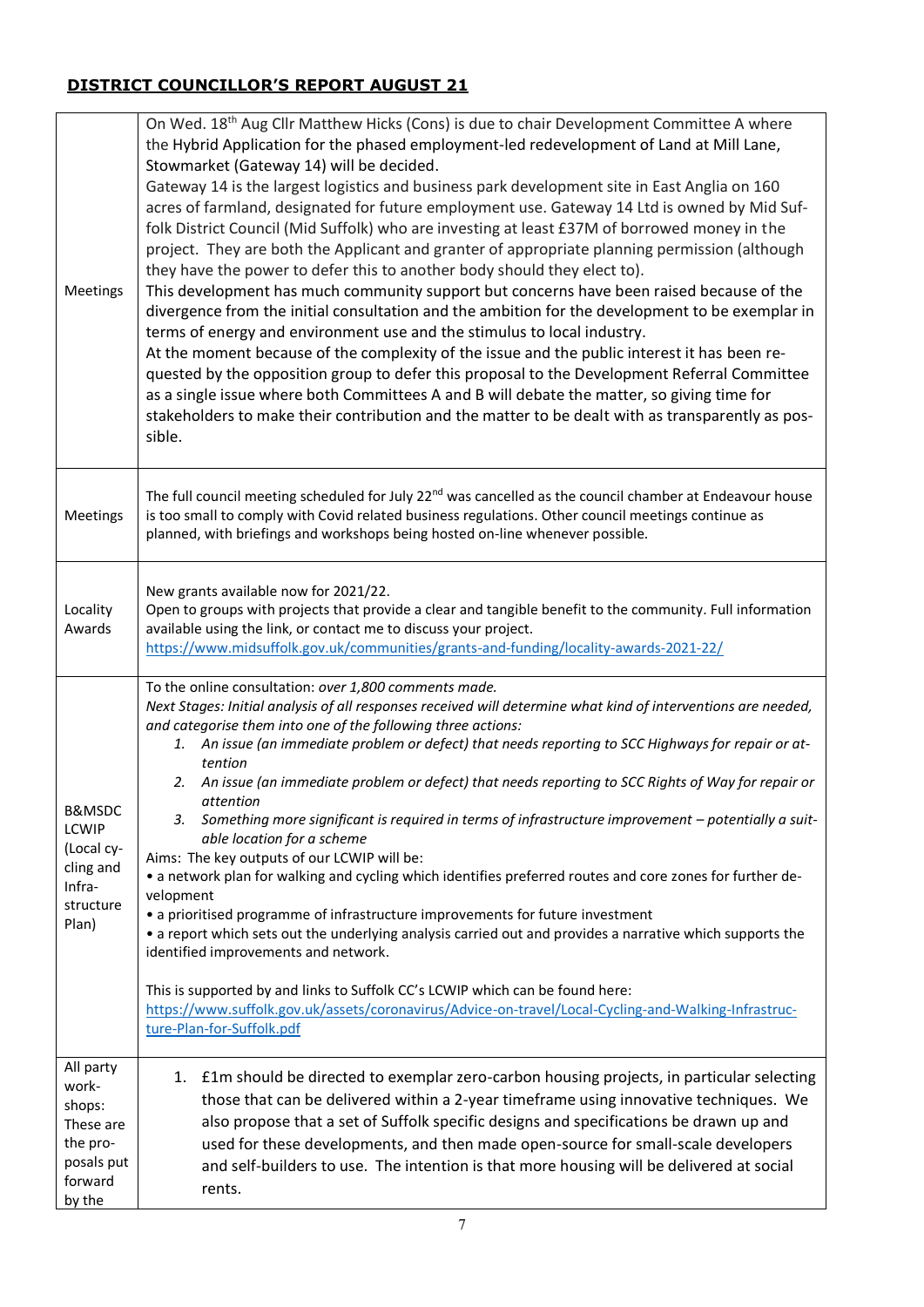| Green<br>and Lib-<br>eral Dem-<br>ocrat<br>$Group-$<br>no re-<br>sponses<br>have<br>been re-<br>ceived. | Up to £1m should be used to improve the delivery of our planning services, to<br>2.<br>strengthen and train the staff team, and make the department the best in the region. In<br>particular the role of planning enforcement should be enhanced, so that conditions im-<br>posed on developers are followed up and implemented in full, thus moving enforcement<br>into a positive, proactive role alongside its current reactive function.<br>£1m to be allocated across the District to each Councillor as a locality "super-budget"<br>3.<br>(£29,400 per Councillor) to be directed as capital funding for innovative and creative<br>projects, drawing on the many ideas proposed in the workshops. This would allow<br>Councillors to fund a diverse range of projects, combining funds where appropriate.<br>Members would provide the direction and decisions on funding, but implementation<br>would be managed by officers or approved partner organisations.<br>4. £1m to be retained for future response to the Covid pandemic as needs arise over the<br>next couple of years. |
|---------------------------------------------------------------------------------------------------------|----------------------------------------------------------------------------------------------------------------------------------------------------------------------------------------------------------------------------------------------------------------------------------------------------------------------------------------------------------------------------------------------------------------------------------------------------------------------------------------------------------------------------------------------------------------------------------------------------------------------------------------------------------------------------------------------------------------------------------------------------------------------------------------------------------------------------------------------------------------------------------------------------------------------------------------------------------------------------------------------------------------------------------------------------------------------------------------------|
| Tempo-<br>rary<br>Campsites                                                                             | Last year the Government introduced a temporary permitted development right which allows<br>for the temporary use of land (by the owner) as a commercial campsite for up to 56 days, with-<br>out the need to apply for planning permission. This allows businesses across the tourism and<br>hospitality sectors to establish temporary 'pop up' campsites on their land to meet additional<br>demand. The Government would like to see more of these businesses taking advantage of this<br>opportunity over the summer, so is encouraging local planning authorities to take a flexible and<br>proportionate approach to the enforcement of planning controls, including restrictions through<br>planning conditions on existing campsites.<br>This guidance from the Government applies from now through to the end of October this year.                                                                                                                                                                                                                                                |
| Waste<br>Collection<br>services                                                                         | These continue to be disrupted. There are various issues chief amongst them is a shortage of HGV drivers,<br>there have also been technical issues with the vehicles and a much higher demand than usual for garden<br>waste collections. Weekend collections are being made to catch up and the advice continues to be to<br>leave the bins out and eventually they will be collected.                                                                                                                                                                                                                                                                                                                                                                                                                                                                                                                                                                                                                                                                                                      |
| Mental<br>Health<br>and Well-<br>being                                                                  | At the moment councillors are engaged in a series of workshops the explore their own and their commu-<br>nities mental health and wellbeing needs. In particular neurodiversity and managing stress.                                                                                                                                                                                                                                                                                                                                                                                                                                                                                                                                                                                                                                                                                                                                                                                                                                                                                         |
| Anti-so-<br>cial be-<br>haviour                                                                         | This can take many forms, environmental, physical and mental abuse and the council has dedicated offic-<br>ers to investigate and support victims. It can be reported via the council's website or please contact me.                                                                                                                                                                                                                                                                                                                                                                                                                                                                                                                                                                                                                                                                                                                                                                                                                                                                        |

# MSDC Councillor Rowland Warboys

rowland.warboys@midsuffolk.gov.uk Tel. 01379 783412 Mobile: 07484 186121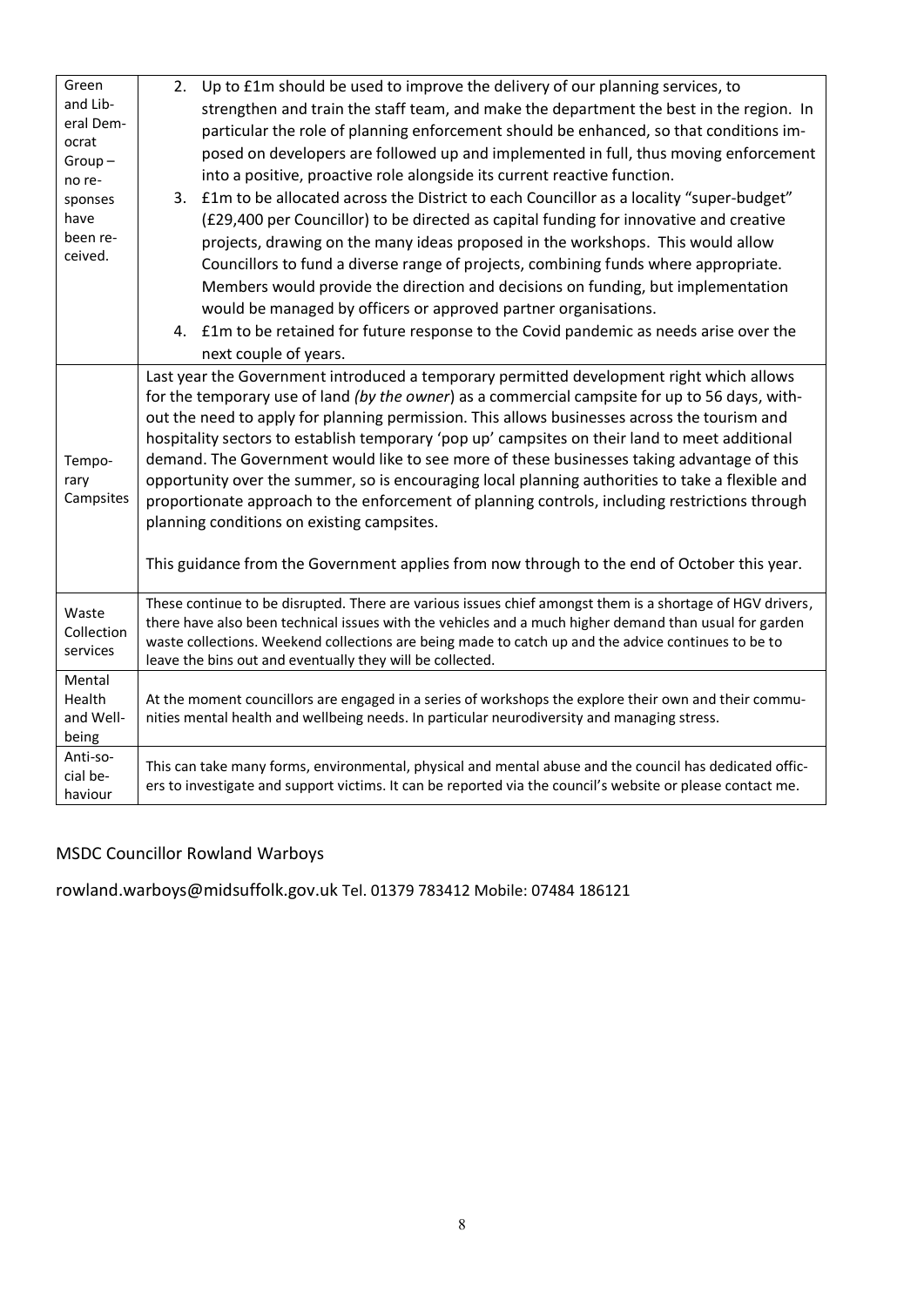# Footpath Wardens report to the Parish Council meeting  $16<sup>th</sup>$  August 2021

Since my last report, SCC have now cut all the paths on their Cutting List. Disappointedly, the PC Contractor has missed two paths, which have been reported to the Clerk.

The resident of West View gardens was getting a bit agitated that the ivy branches had not been removed from the side of his fence, albeit that I have made two requests to MSDC to remove. I have now put them on the opposite side of the path to avoid any further upset.

In response to the comment at the last PC meeting, made by Cllr Urwin regarding Risk Assessments and copying reports to the PC. I have written up a Risk Assessment for when I inspect and carry out any remedial work to clear any path. In future, if I have an additional helper, I will inform Cllr Urwin in advance and confirm the Risk Assessment procedure.

Regarding copying in the PC of any reports, I do this anyway. Whenever I submit to SCC regarding any issues and also to MSDC, I cc the Clerk.

Everything is now fairly quiet on the footpaths. I do need to snip back any overhanging branches or brambles upon my travels.

I will now need to keep an eye out for footpaths across fields which have been harvested, as when they do get ploughed, it may take a short while to reinstate them.

There are no additions or amendments to the Footpath Issues spreadsheet, so not attached.

Martyn Bryant